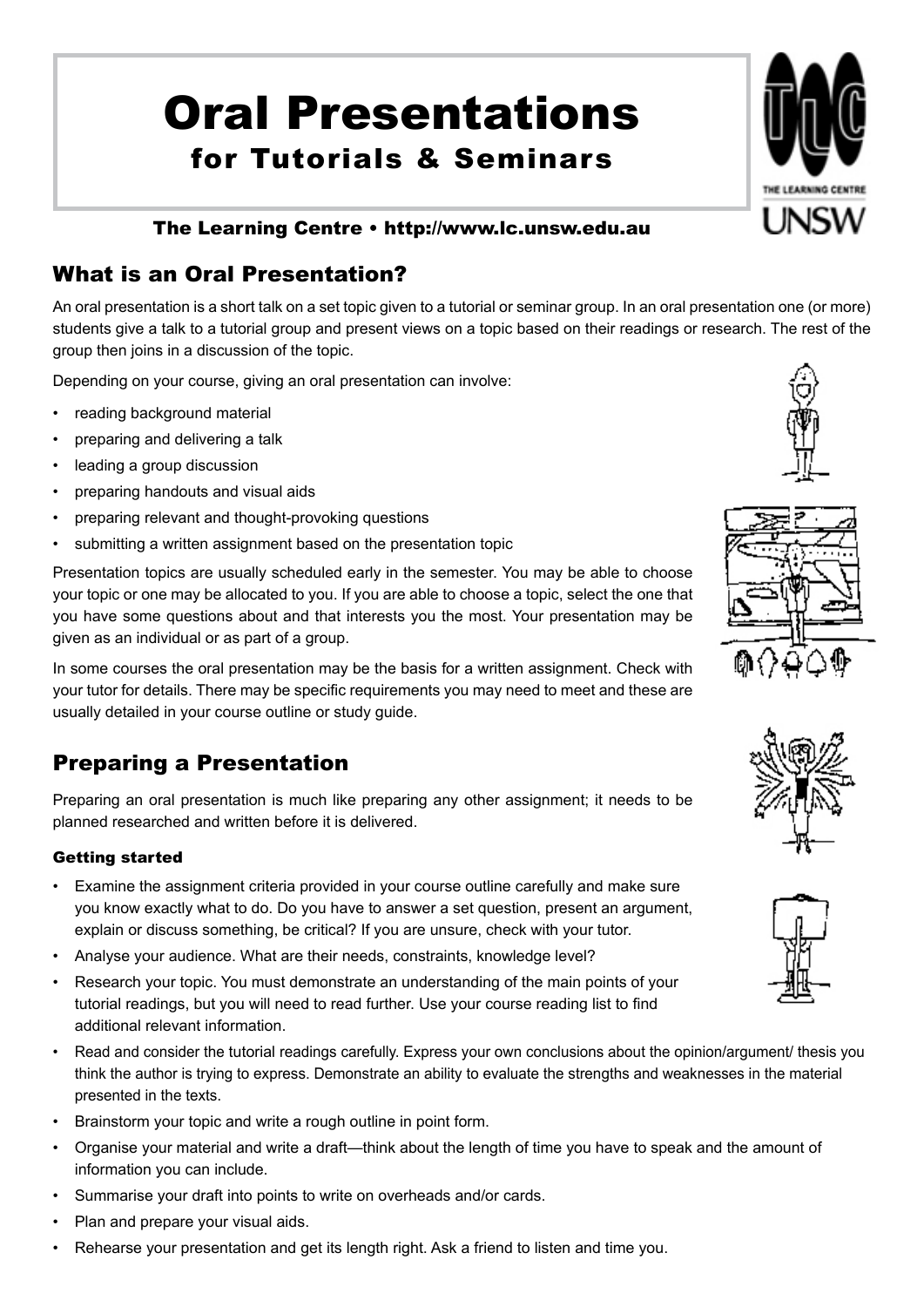# Structuring Your Oral Presentation

Have a clear, organised structure for your oral presentation. Structuring a talk is no different from writing an essay or a report; it requires an introduction, body and conclusion. Like an essay, these sections of your talk need to fit together and be linked clearly. A poorly structured talk will confuse and frustrate an audience.

#### Oral presentations should have the following structure:

## Body The body of your presentation is where you develop the main points and present examples and evidence. The information in the body needs to be well-structured. Decide on an organising principle. It could be by chronological order, theme or order of importance. Make sure you provide clear links between main points, explanations and examples. Use visual aids to engage the interest of your audience and 'show' instead of just 'tell'. Emphasise important information. Tell your audience when information is particularly important or interesting. Tell them why. Conclusion The conclusion is usually a summary of the main points Introduction An introduction is like a road map that tells your audience the direction your presentation will take. State your topic and tell the audience what your presentation will cover. Outline the main points. A good introduction will capture an audience's attention. Start your talk by greeting the audience and introducing yourself. State your topic clearly. For example: • 'I'm going to talk about...' • 'Today I'd like to discuss…' Provide an outline of the main points. Provide any necessary background or definition of terms. • 'Another point is...' • 'In conclusion' secondly' ... 'finally'). • 'For example ...' Work out how you will finish your talk. You can signal your conclusion with the phrase *'In conclusion ...'*

- Thank the audience, and invite questions:
- Restate the purpose of your talk, and say that you have achieved your aim:
	- • 'I think it's now clear that ...'

made in the body of the talk.

- • Restate the main points.
- • Re-answer the question.

Don't introduce any new information in the conclusion. Take the opportunity to show that you have covered all the points you made in your introduction.

- Use verbal 'signposts' to guide your audience through the presentation, highlight key points and indicate the different sections of your presentation.
	- • 'A contrary view to consider is'
- Move from one point to the next by using phrases (such as 'Firstly ...
- Introduce supporting evidence
	- • '[Author name] states that ...'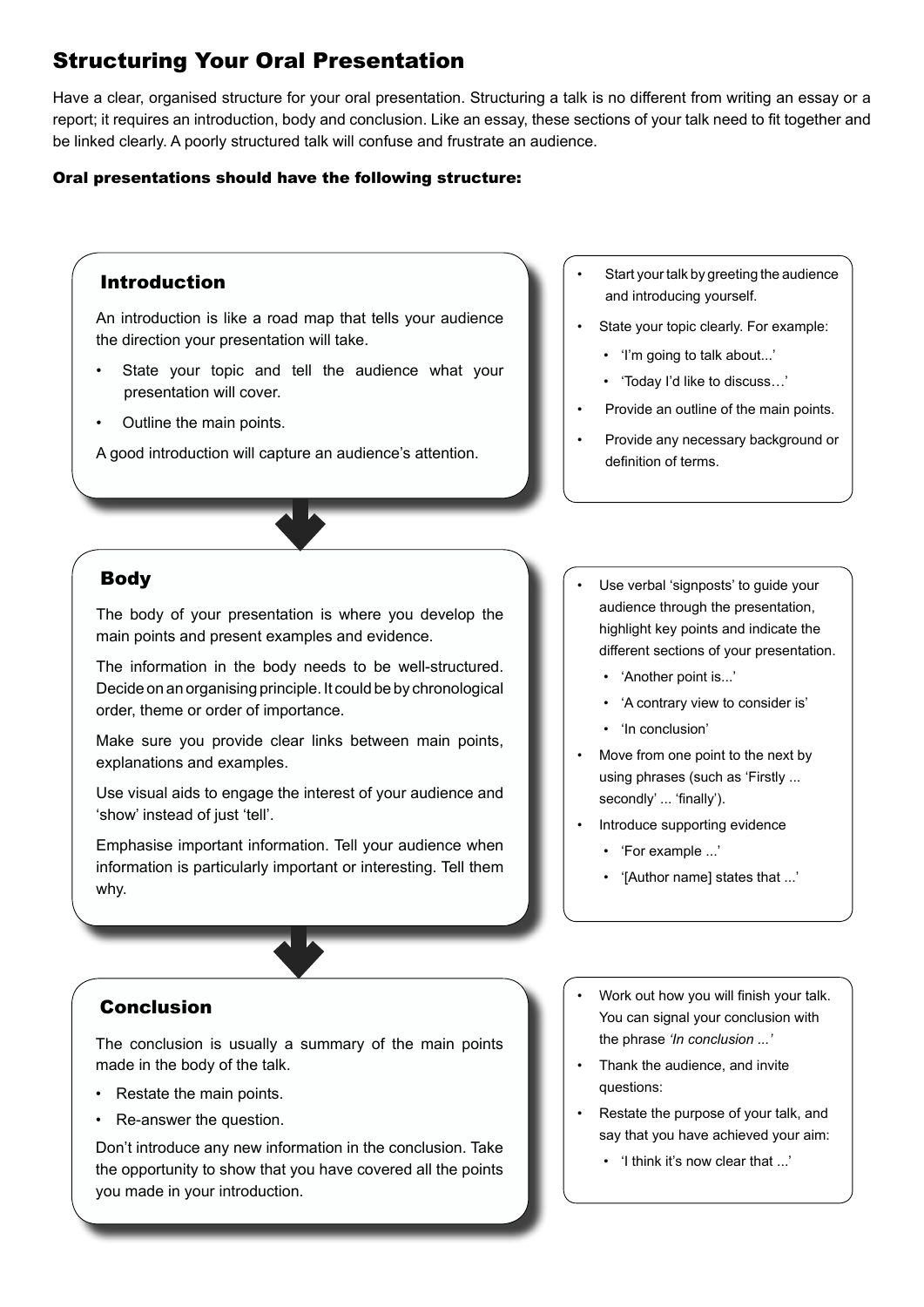## Timing

Oral presentations usually have a time limit and the amount of time you have will determine how much information you are able to cover. To keep within the allotted time, you need to plan carefully and focus on essential points when giving your talk. Find out what the time limit is and ask yourself:

- • How much of the topic area can I cover?
- How much detail can I include? What can I leave out? (Remove any padding or irrelevant information).
- What is the most effective way to present information? Would using visuals (OHTs, slides, videos, whiteboard etc.) help me cover more ground in less time?

Write a draft 'script' and allow roughly 400 words for each five minutes. A draft will help you work out the structure, the main points and the supporting information you need to include.

# Giving the Presentation

## Starting well

- Stand in a balanced position, facing the audience, feet apart - this helps you to appear confident. Don't slouch, shuffle about or lean against the furniture.
- Take a deep breath and wait for the group to focus their attention on you before you start to speak.
- • Greet the audience and introduce yourself, even if they already know you.
- Smile! Your audience will react warmly and if you can't feel relaxed you can at least appear that way.

## **Delivery**

- • Don't read your presentation word-for-word from a script or from PowerPoint slides - listening to someone read aloud is boring for an audience. Aim to talk instead.
- • Written and spoken language are different. Use appropriate language; generally a formal but conversational tone is best (avoid slang or colloquial language).
- • Speak clearly and at a moderate pace. Don't rush; nervous speakers tend to speed up, so try to pace yourself.
- • Slow down to emphasise key points.
- • Don't be afraid to pause. Short pauses can add emphasis to important points and give you a chance to collect your thoughts.
- Make eye contact with your audience. Don't just look at your tutor or stare off into space. A good technique is to divide the room into three sections (left, middle and right) and sweep your eyes across the audience. If you don't want to look anyone in the eye, look at a point in the middle of their foreheads.

# Preparation

#### Prepare 'prompts' to help you remember what to say

Using 'prompt' notes prevents you from reading your talk. If you know your topic well enough, you can give the talk from these headings and pointform cues.

- • To make notes, reduce your draft 'script' to point-form. List main headings and supporting details or examples. Use key words and phrases rather than full sentences.
- • Try using palm-sized cue cards. Number them so they don't get out of sequence.

## Plan your opening remarks

Think about how to get (and keep) the group engaged. Plan an opening that will attract interest and direct attention to your topic. Try starting with a controversial statement, a quotation, an anecdote, a question or a 'show of hands'. Some examples:

- • Three out of five people in this room will be affected by heart disease.
- Who can guess roughly how many people drive to work each morning?

A little relevant humour can be an effective ice breaker and gain attention. However, avoid telling jokes; you are giving a presentation not a stand-up comedy routine.

## Rehearse

- Rehearse your presentation at home alone, in front a mirror, then to your family or flatmates.
- Practice projecting your voice clearly and varying your pitch and tone. Don't mumble or speak in a monotone.
- • Be aware of body language and posture. Stand up straight. Use appropriate gestures to emphasise your points.
- • Rehearse with notes. Practise speaking naturally, glancing at your notes occasionally.
- Rehearse with your visual aids to make sure they work.
- • Time yourself to make sure you stay within the allotted time limit.

## Prepare handouts

Handouts can provide your audience with an outline of you talk, extra material and references, plus serve as a record of the presentation. The handout should be well-laid out and outline the main points.